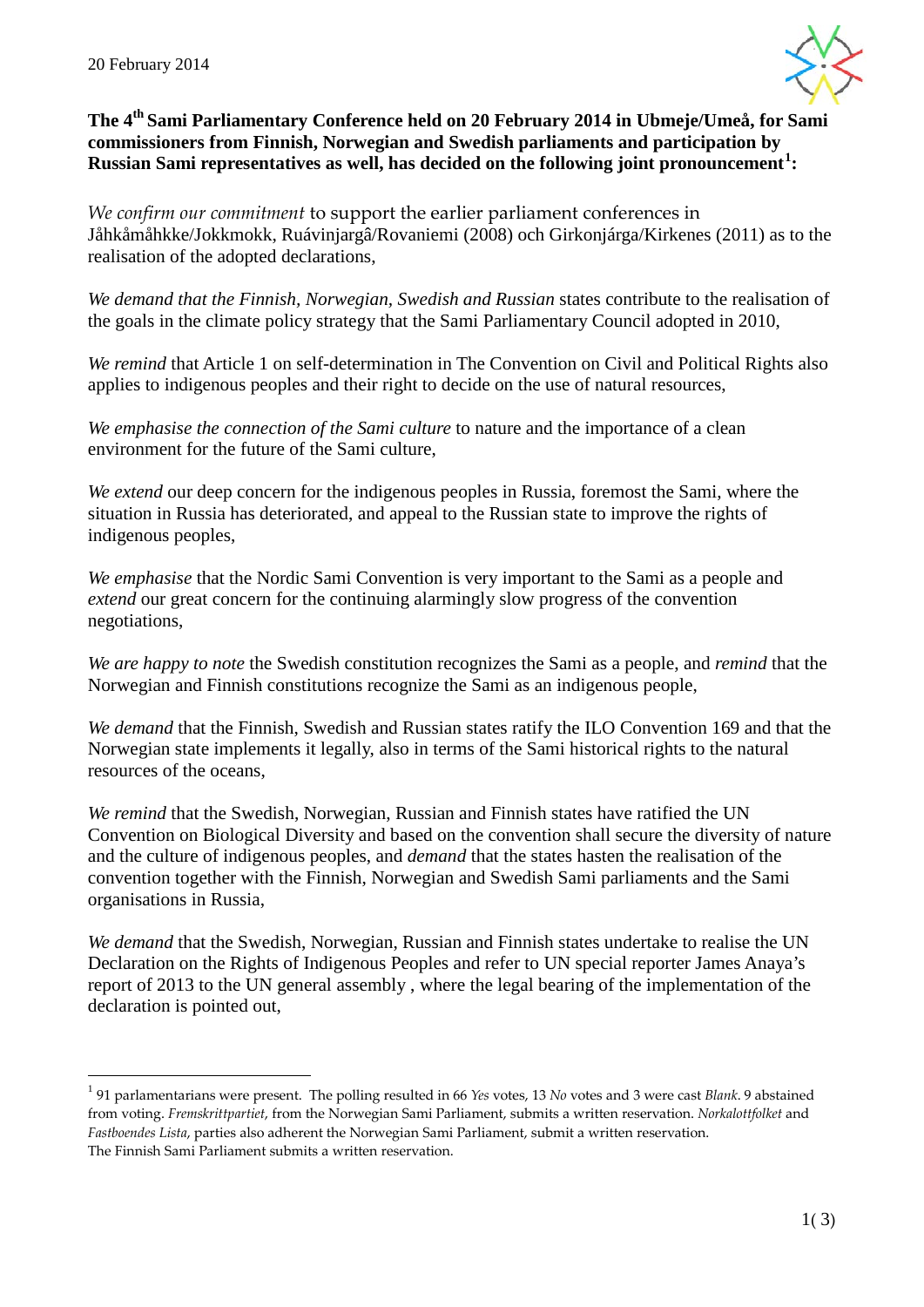*We remind* that in 2010, the UN special reporter James Anaya submitted a report on the situation of the Sami in Norway, Sweden and Finland and *demand* that Russia, Norway, Sweden and Finland respect the recommendations of the report together with the Norwegian, Swedish and Finnish Sami parliaments and with the Russian indigenous peoples,

*We remind* of the recommendations by the UN indigenous people reporter concerning natural resources, extractive industries and indigenous peoples (A/HRC/24/41) and *demand* that the Norwegian, Swedish, Finnish and Russian states respect the recommendations and pursue them together with the Norwegian, Swedish and Finnish Sami parliaments and with the Russian indigenous peoples,

*We confirm* our commitment to support a sustainable development and *demand* that the Swedish, Norwegian, Russian and Finnish state carry out Rio +20 "The Future We Want", together with the Norwegian, Swedish and Finnish Sami parliaments and with the Russian Sami organisations.

# **We hereby declare the following;**

### *Article 1*

The Sami are an independent people, whose region Sápmi is divided between four states. Sápmi is the traditional region of the Sami and our common home, where since time immemorial the Sami have basic rights to land and water, including ocean and natural resources.

## *Article* 2

The Sami right to self-determination grants the right to independently decide, with help from our political body, what development we want for our community and in what way we want to manage and use the natural resources in our areas, in accordance with international law and based on Sami rights.

### *Article 3*

The Sami are an indigenous people who own the right to their traditional lands, water and natural resources. The Sami popularly-elected body, the Sami parliament, is to be able to influence decisions concerning Sami rights, culture, natural resources and use of lands. The States shall negotiate with the Sami parliaments and in a reliable manner achieve consensus at every level – local, regional, national and international. The Sami parliament shall participate in decisions on questions concerning legal, political, economic, cultural and social progress.

### *Article 4*

We Sami shall own the right to work with our own traditional livelihoods in our own traditional areas of settlement in accordance with our cultural traditions and rights. The Sami parliaments and local Sami communities shall be consulted, in accordance with the principle of free, informed prior consent, on traditional Sami livelihoods in our traditional areas of settlement in accordance with our cultural traditions and rights.

# *Article 5*

We Sami are affected by State's and companies' economic, political and military interests in the Arctic and its natural resources. Oil and gas exploitation, increased transportation on Arctic Ocean transport ways that open up, increase the risk for potential environmental damage. The northern regions are the home of indigenous peoples. The region's natural environment is vulnerable and all economic and political operations in the region affect the indigenous people's possibilities to exist.